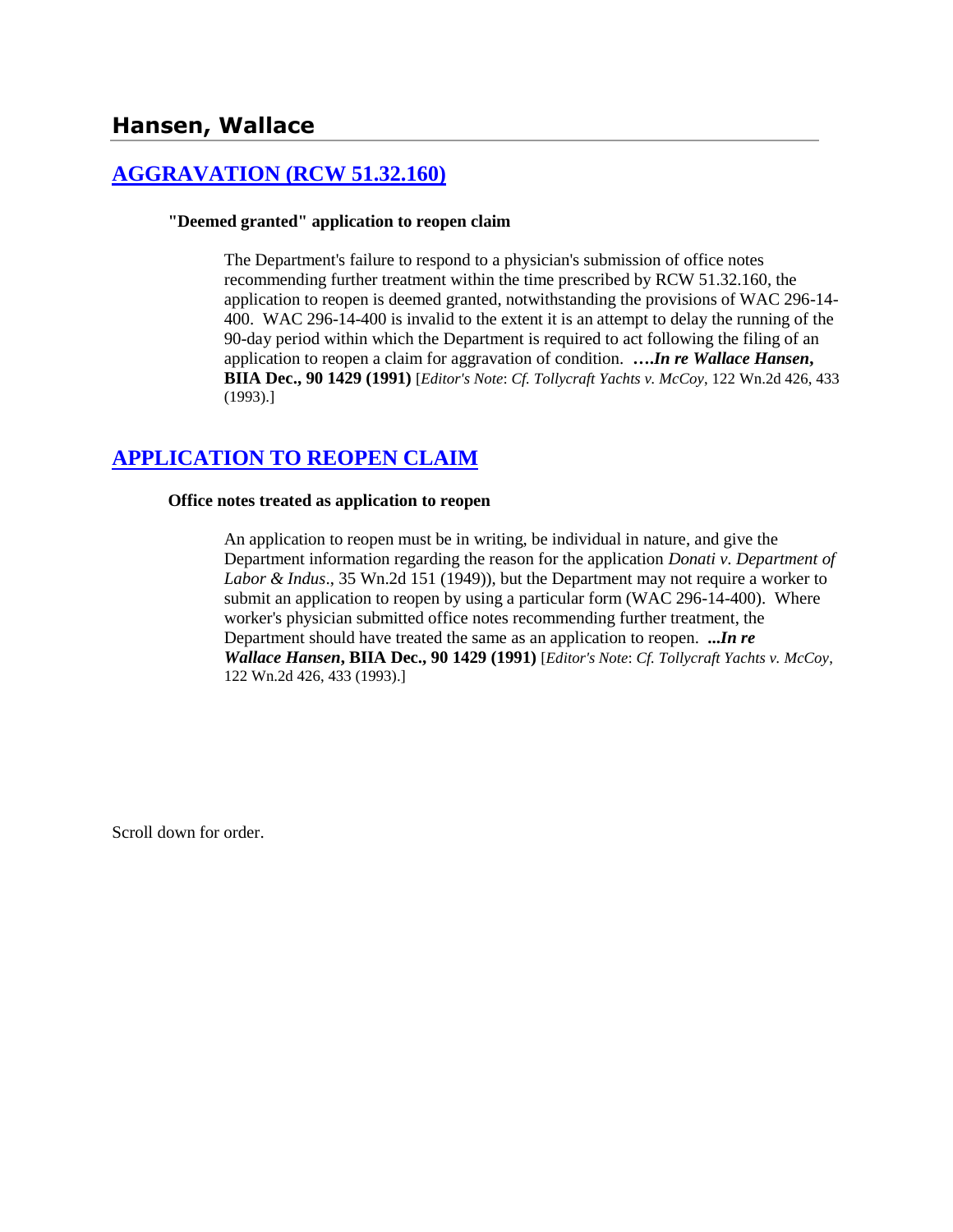### **BEFORE THE BOARD OF INDUSTRIAL INSURANCE APPEALS STATE OF WASHINGTON**

**)**

**IN RE: WALLACE W. HANSEN ) DOCKET NO. 90 1429**

**CLAIM NO. J-338818 ) DECISION AND ORDER**

APPEARANCES:

Claimant, Wallace W. Hansen, by Casey & Casey, per Carol Casey & Gerald Casey

Employer, Mission Creek Youth Forest Camp, by None

Department of Labor and Industries, by The Attorney General, per Micheal D. Noah and Mitchell T. Harada, Assistants, and Steve LaVergne, Paralegal

This is an appeal filed by the claimant on March 22, 1990 from an order of the Department of Labor and Industries dated March 12, 1990, which declared the Department order of February 9, 1990, which purported to deny an application to reopen the claim for aggravation of condition, null and void since the Department had not received a request for reopening "as required by law" and the Department was therefore without jurisdiction to issue the February 9, 1990 order. **REVERSED AND REMANDED.**

## **DECISION**

Pursuant to RCW 51.52.104 and RCW 51.52.106, this matter is before the Board for review and decision on a timely Petition for Review filed by the claimant to a Proposed Decision and Order issued on November 13, 1990 in which the order of the Department dated March 12, 1990 was affirmed.

The central issue in this appeal is whether the page of Dr. John C. Oakley's office notes received by the Department on April 12, 1989, constitutes an application to reopen the claim within the meaning of RCW 51.32.160. The claimant contends that the office notes constitute an application to reopen. Since the Department failed to act within ninety days of receiving Dr. Oakley's office notes, the claimant asserts that his application is "deemed granted" pursuant to RCW 51.32.160, as amended in 1988. The Department disagrees. The Department argues that the office notes are insufficient as a matter of law to constitute an application to reopen and that the Department is without jurisdiction to determine whether a claim should be reopened until an application form provided by the

1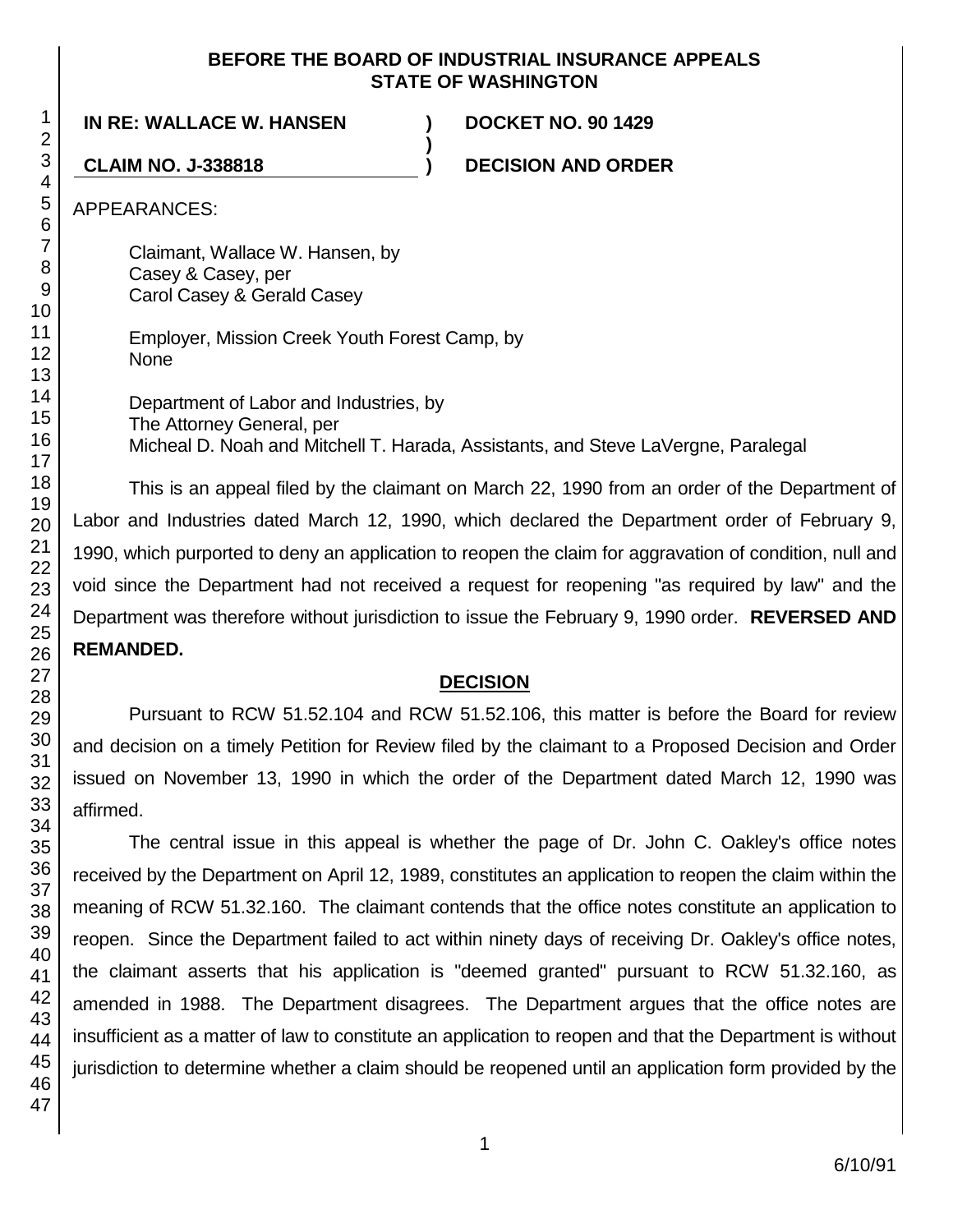Department has been completed by the worker and his doctor and filed with the Department. Neither the parties nor the Industrial Appeals Judge referred to WAC 296-14-400.

Our Industrial Appeals Judge determined that Dr. Oakley's progress notes did not constitute an application to reopen the claim. We disagree. Dr. Oakley's office notes contain sufficient information to meet the legal requirements of an application to reopen the claim for aggravation of condition. Under RCW 51.32.160, the Department was required to act on that application within ninety days of receipt. Since the Department failed to act on the application to reopen within that time period, the application to reopen this claim is deemed granted.

Wallace W. Hansen suffered a low back industrial injury on October27, 1983 while employed by Mission Creek Youth Forest Camp. His claim was allowed and closed on February 27, 1984, with medical treatment only. On August 28, 1985 Mr. Hansen filed an application to reopen the claim for aggravation of condition. On November 14, 1985 that application to reopen was granted by the Department and further treatment, including a lumbar spinal fusion, was provided. The claim was reclosed on December 31, 1987 with a permanent partial disability award for Category 5 of WAC 296-20-280.

On April 12, 1989 the Department received a copy of one page of office progress notes from Dr. John C. Oakley. Those office notes are Exhibit No. 2 and are attached to this Decision and Order. Dr. Oakley's notes include the Department's claim number for Mr. Hansen's industrial injury of October 27, 1983 and include a description of findings made by Dr. Oakley in March of 1989. Dr. Oakley indicated, among other things, that a CT scan and plain films taken in March 1989 showed "degenerative collapse of the L-5-S-1 level below his fusion at 4-5." Dr. Oakley recommended a 4-6 week program of physical therapy with a follow-up evaluation as to further treatment.

The Department did not respond to Dr. Oakley's office notes until five months later, on September 26, 1989. On that date, the Department directed a letter to Dr. Oakley, as well as to counsel for Mr. Hansen. Exhibit No. 3. The Department's letter stated that Mr. Hansen's claim had been closed on December 31, 1987 with a Category 5 permanent partial disability award, and inquired whether Dr. Oakley felt that the claimant's condition had worsened since the claim closure. If so, the Department directed Dr. Oakley to file a reopening application filled out by the doctor and Mr. Hansen. Finally, the letter indicated that if no reopening application was filed within thirty days the Department would assume Mr. Hansen's condition had not worsened.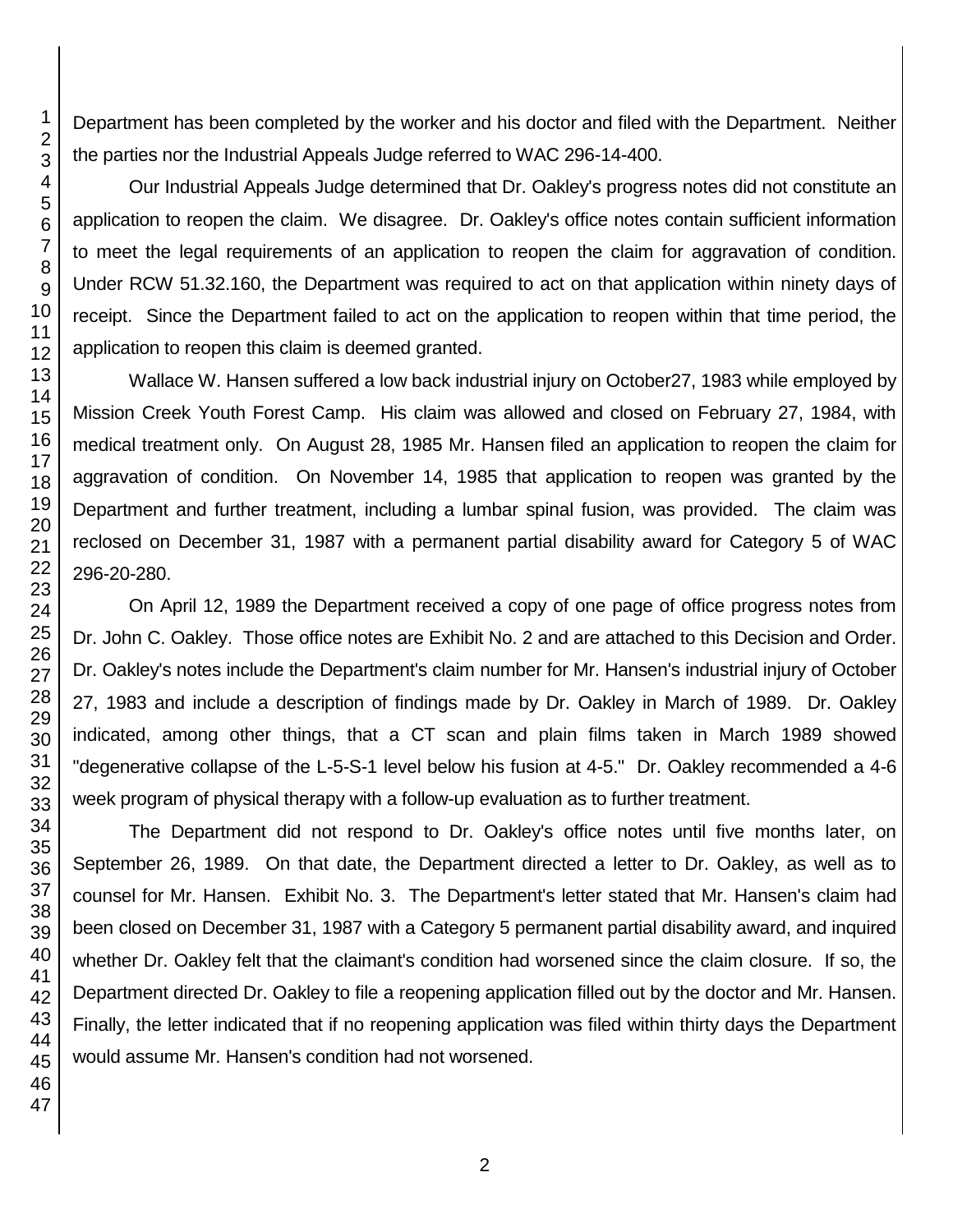Apparently no response was received, and more than four months later, on February 9, 1990 the Department issued an order denying reopening on the basis that there was no evidence of worsening since previous claim closure. Mr. Hansen appealed that order, and on March 12, 1990 the Department issued two orders. The first held the February 9, 1990 order in abeyance, and the second determined that, because the Department had not received an aggravation application from the claimant, the Department was "without jurisdiction to issue" the February 9, 1990 order and that order was null and void.

Initially Mr. Hansen argues that the February 9, 1990 order is a res judicata determination that Dr. Oakley's office notes constitute an application to reopen. Mr. Hansen apparently believes that since the Department issued an order denying reopening of the claim, the Department is now barred from arguing that Dr. Oakley's office notes do not constitute an application to reopen. This contention is without merit. In response to the claimant's notice of appeal, the Department issued an order on March 12, 1990, holding the February 9, 1990 order in abeyance pending further consideration. The Department was within its authority to do so. RCW 51.52.060. An order held in abeyance is without any force or effect and the Department must issue a further determinative order. Mr. Hansen can draw no support from the fact that the Department had previously issued and ultimately lawfully held its order of February 9, 1990 in abeyance.

The Industrial Insurance Act is to be liberally construed to reduce "to a minimum the suffering and economic loss arising from injuries and/or death occurring in the course of employment." RCW 51.12.010. Formal or technical requirements regarding the filing of requests for benefits solely on prescribed forms should not be construed so rigidly as to act as barriers to the fair administration of our Act. Our Supreme Court in Donati v. Dep't of Labor & Indus., 35 Wn.2d 151 (1949) discussed the requirements associated with filing an application to reopen a claim for aggravation of condition. In Donati, the claimant's counsel forwarded a letter to the Department, listing 18 claimants and their claim numbers, including Mr. Donati. The letter, however, failed to give any information regarding the basis of the claim for aggravation, but merely stated that the attorney had been retained by the 18 claimants to reopen their respective claims for aggravation. The Supreme Court held that the letter sent by claimant's counsel to the Department was insufficient to constitute an application to reopen Mr. Donati's individual claim. The court stated that the Act did not contemplate an en masse application, but required individual applications for reopening. In addition, the court determined that the application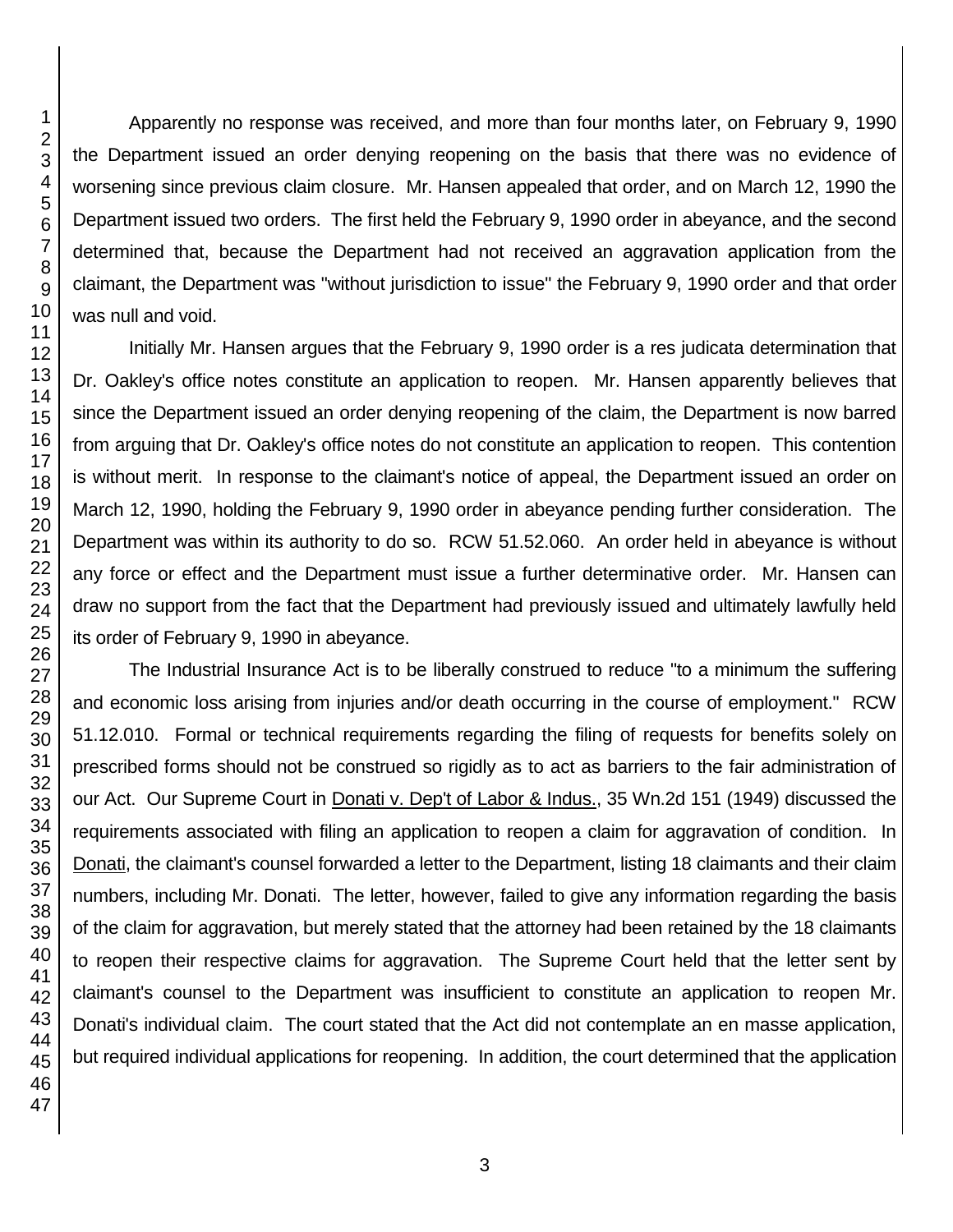must be in writing, and it must give the Department some information as to the reason for the application. Donati, supra, at 154.

The letter sent by Mr. Donati's counsel is quoted by the court as follows:

We have lost some of our previous notes in the Gus Donati claim, but he definitely asked me on at least two different occasions to make application to reopen his claim, and I am writing to him to obtain formal authorization for change of address.

Donati, supra, at 153.

Donati indicates that an application to reopen must be in writing, must be individual in nature, and must give the Department some information regarding the reason for the application. Dr. Oakley's office notes for his examinations in March of 1989 meet these requirements. Those office notes clearly notify the Department of the degenerative collapse at the L5-S1 level below the fusion and the need for further treatment. Mr. Hansen's name and claim number appear at the top of the office notes. The CT scan mentioned in the notes revealed an objective worsening of Mr. Hansen's low back condition. Dr. Oakley clearly recommended further treatment for the same condition which had previously been covered by the industrial injury claim. Dr. Oakley apparently understood that he had an obligation to forward that information to the Department of Labor and Industries, and Exhibit No. 2 shows that he did so. The only thing not included in Dr. Oakley's notes is a specific request that Mr. Hansen's claim be reopened.

Although not raised by either party nor discussed in the Proposed Decision and Order, WAC 296-14-400 provides, in pertinent part:

> When a claim has been closed by the department or self-insurer for sixty days or longer, the worker must file a written application to reopen the claim. An informal written request filed without accompanying medical substantiation of worsening of the condition will constitute a request to reopen, but the time for taking action on the request shall not commence until an application form provided by the department has been completed in full by the worker and the doctor and filed with the department or self-insurer, as the case may be.

> A formal application occurs when the worker and doctor completes and files the application for reopening provided by the department. Upon receipt of an informal request without accompanying medical substantiation of worsening of the worker's condition, the department or self-insurer shall promptly provide the necessary application to the worker for completion.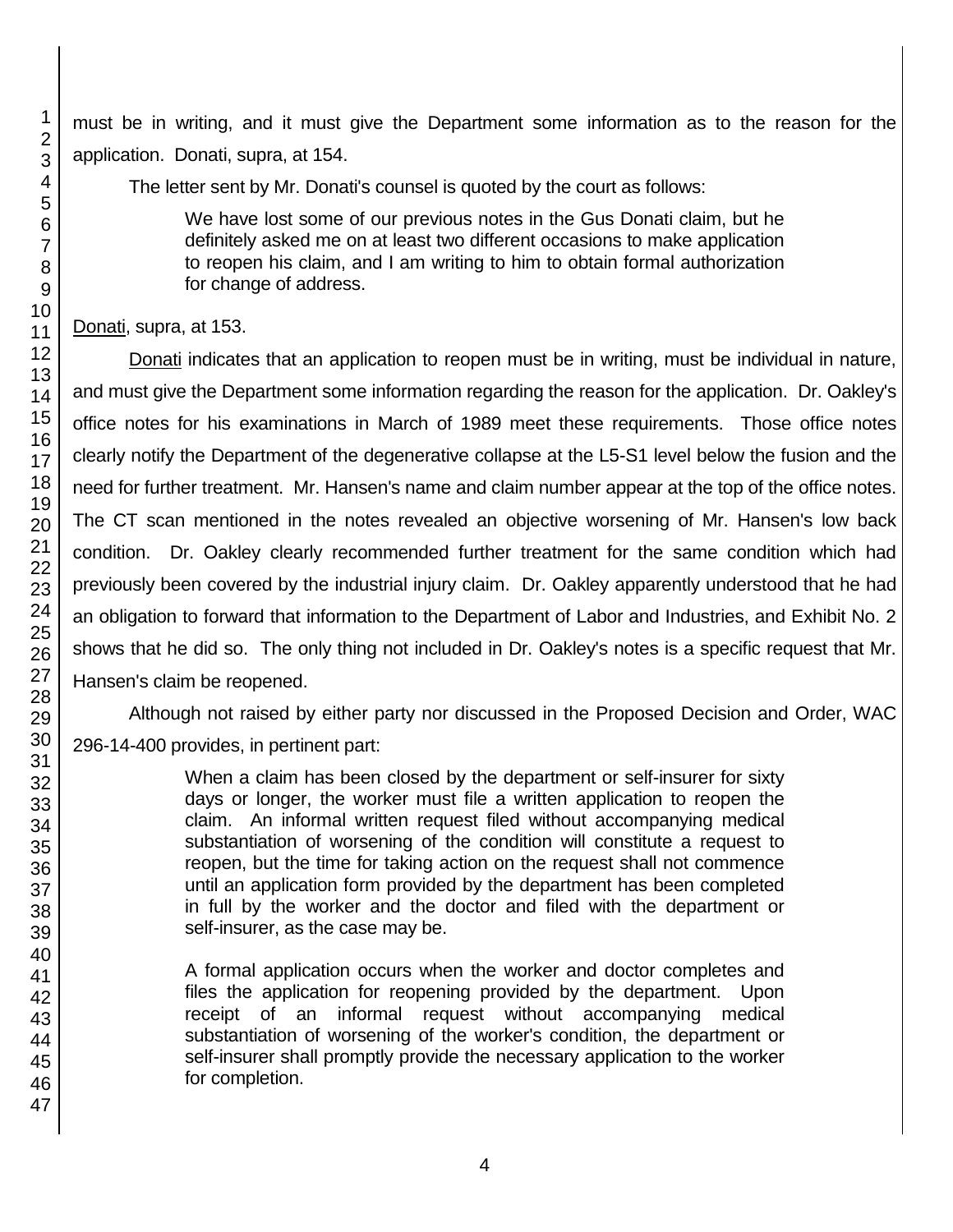WAC 296-14-400 is apparently an attempt by the Department to delay the running of the ninety-day period within which the Department is required to act following the filing of an application to reopen a claim for aggravation of condition. Unless the application to reopen is on the Department form and includes medical substantiation, the regulation states that the time limit imposed by RCW 51.32.160 will not commence to run. To the extent the regulation purports to set forth stricter standards than the principles enunciated by the Supreme Court in Donati, it may not be valid. In any event, while Dr. Oakley's notes were not on an application to reopen form provided by the Department, they certainly contained clear medical substantiation of worsening, and lacked only the specific word "request."

We further note the Department's form Application to Reopen Claim, Exhibit No. 9. The questions asked of the physician in the "Doctor" portion of this form are virtually all answered by the information included in Dr. Oakley's progress notes. Furthermore, the form advises the worker that he "may use this form" to apply for reopening. This obviously implies that other documentary submissions also "may" be accepted as reopening applications. Thus, the form itself appears to contradict the regulation's attempt to require that only a filing of the Department-provided form will constitute a "formal" application to reopen.

The Department's regulation also appears to create two classes of written applications to reopen. If the written application is an informal one without accompanying medical substantiation of worsening of the condition, it will apparently constitute a request to reopen, for the purposes of RCW 51.28.040, so that benefits, if found to be factually justified, could be provided up to sixty days prior to the receipt of the application. However, the same document would not constitute an application to reopen within the meaning of RCW 51.32.160, which would trigger the "deemed granted" provisions of that statute. We find nothing within our Industrial Insurance Act indicating that the Department should "classify" applications to reopen in two separate categories for two separate purposes. If an application to reopen is legally sufficient, it should be so for all purposes. If the application meets the requirements set forth in Donati, it triggers the provisions of RCW 51.28.040, as well as the provisions of RCW 51.32.160.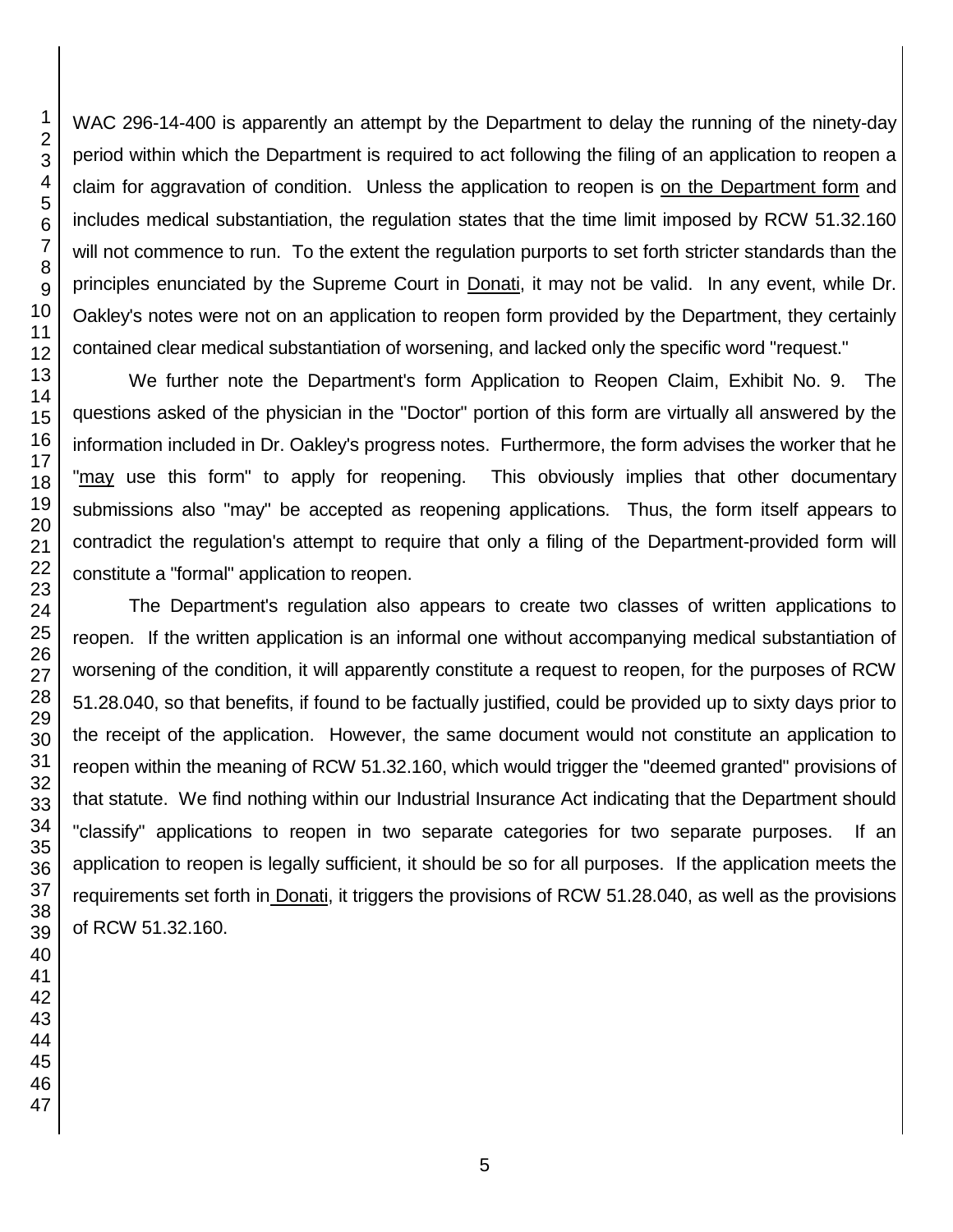We recognize that the Department receives a large volume of documents through the mail regarding numerous claims. We also recognize that the Department has a difficult task to perform in reviewing, analyzing, and acting on all of the requests received from injured workers, physicians, and others. Nonetheless, it is a task that has been assigned by the Legislature. By enacting the "deemed granted" provisions of RCW 51.32.160, the Legislature has mandated that an application to reopen for aggravation of condition is deemed granted if not acted upon within ninety days. The Legislature has not dictated a particular form which must be filed. It seems to us if, as

here, the claim is closed and the document filed contains an individual's name and claim number, medical substantiation of apparent worsening of the industrially related condition, and a proposed course of treatment or other activity regarding that condition, it adequately puts the Department on notice that the claimant is seeking reopening of his claim.

In summary, we believe Donati governs the formal requirements for filing an application to reopen for aggravation of condition. Donati requires that an individualized written application to reopen be filed by or on behalf of the claimant, which provides some information to the Department regarding the reason for the application. Dr. Oakley's office notes of March 1989 provide medical substantiation that Mr. Hansen's condition caused by the industrial injury has worsened and that he needs further treatment. Those office notes satisfy the Donati requirements. The provisions of WAC 296-14-400, which purport to require that an application to reopen for aggravation must be completed in full on a specific form provided by the Department before any action will be taken, appear to be even more stringent than the Donati requirements or the requirements of RCW 51.32.160.

Dr. Oakley's office notes were filed with the Department on April 12, 1989. Under the circumstances here presented, they constitute a legally sufficient application to reopen for aggravation of condition. The Department did not act on that application within ninety days of the date of receipt, i.e., by July 11, 1989. Thus, the application was deemed granted as of July 12, 1989.

## **FINDINGS OF FACT**

1. On October 27, 1983 Wallace Hansen sustained an industrial injury to his low back while in the course of his employment with Mission Creek Youth Forest Camp. He filed a claim with the Department on November 2, 1983. The claim was allowed and after various administrative actions it was closed on December 31, 1987 with a permanent partial disability award equal to Category 5 of WAC 296-20-280.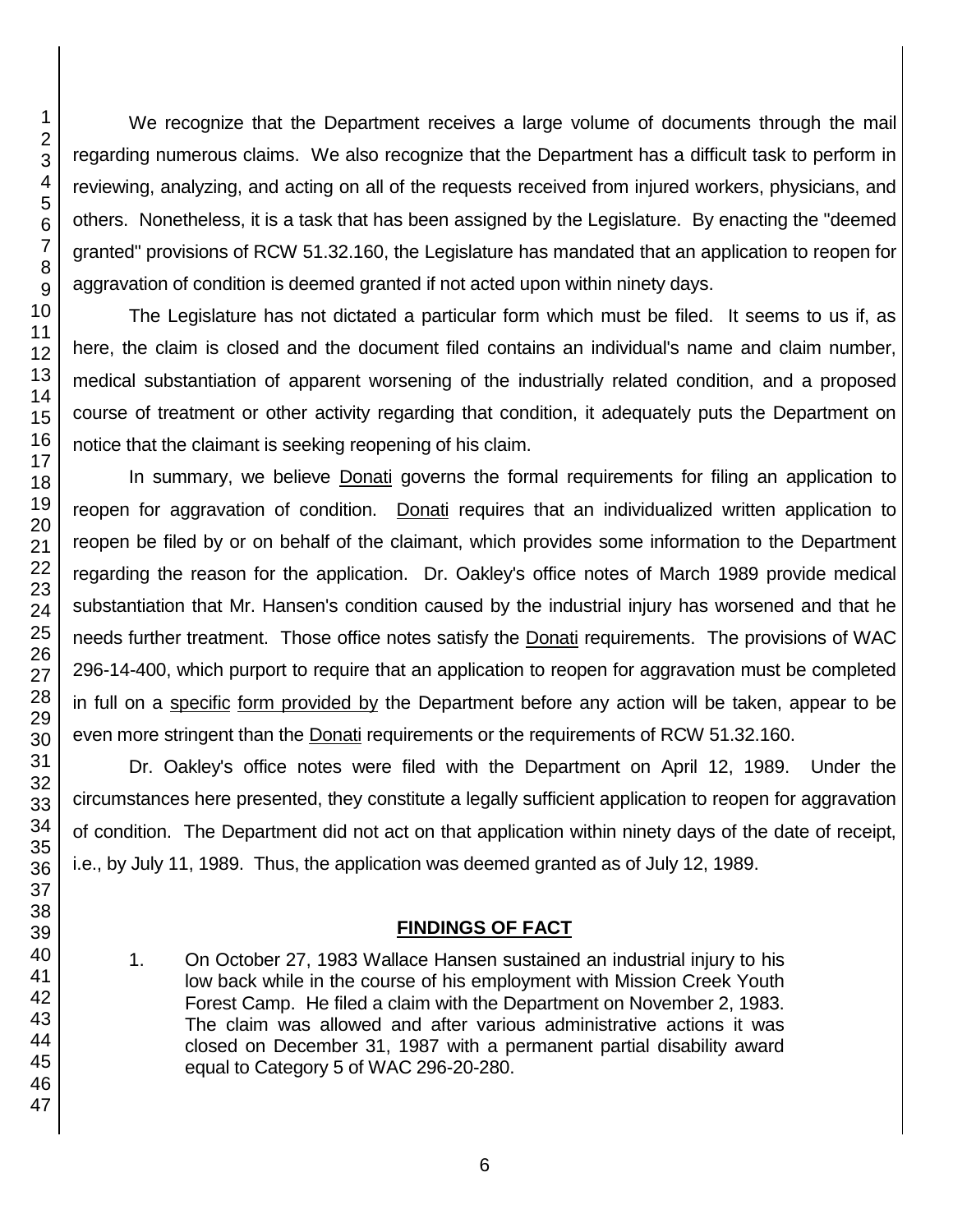- 2. On April 12, 1989 the Department received Exhibit No. 2, the progress notes of John C. Oakley, M.D., regarding Wallace Hansen, Claim No. J-338818. Those progress notes described examinations of Mr. Hansen's low back performed by Dr. Oakley on March 15, 1989 and March 29, 1989. The notes described objective physical findings of worsening of the back condition related to the industrial injury of October 27, 1983 and outlined a course of treatment to be followed.
- 3. The Department failed to act on the information contained in Dr. Oakley's office notes until September 26, 1989. On that date the Department sent a letter to Dr. Oakley and to claimant's counsel (Exhibit No. 3). The Department advised them that Mr. Hansen's claim had been closed on December 31, 1987 with a Category 5 permanent partial disability award and asked if Dr. Oakley felt claimant's condition had worsened since claim closure. If so, the Department directed Dr. Oakley to file a reopening application, filled out by the doctor and Mr. Hansen.
- 4. No reopening application on the Department's form was received. On February 9, 1990 the Department of Labor and Industries issued an order denying reopening of the claim.
- 5. On March 12, 1990 the Department held the February 9, 1990 order in abeyance. On March 12, 1990 the Department also issued an order indicating "WHEREAS, the Department denies reopening of this claim by order dated 2-9-90, and WHEREAS, no request for reopening has been made by the injured worker as required by law; the Department was without jurisdiction to issue the aforementioned order and that order is hereby declared null and void."
- 6. On March 22, 1990, the claimant filed a notice of appeal with the Board of Industrial Insurance Appeals from the March 12, 1990 order. On April 23, 1990 the Board issued an order granting the appeal, assigned it Docket No. 90 1429 and directed that further proceedings be held on the issues raised.

# **CONCLUSIONS OF LAW**

- 1. The Board of Industrial Insurance Appeals has jurisdiction over the parties and the subject matter to this appeal.
- 2. The progress notes received by the Department from Dr. Oakley regarding Wallace Hansen's claim (J-338818) on April 12, 1989 constitute an application to reopen Mr. Hansen's claim for aggravation of condition within the meaning of RCW 51.32.160.
- 3. Because the Department failed to deny the claimant's reopening application within ninety days of receipt, the application to reopen filed with the Department on April 12, 1989 was deemed granted as of July 12, 1989, pursuant to the requirements of RCW 51.32.160 as amended in 1988.

1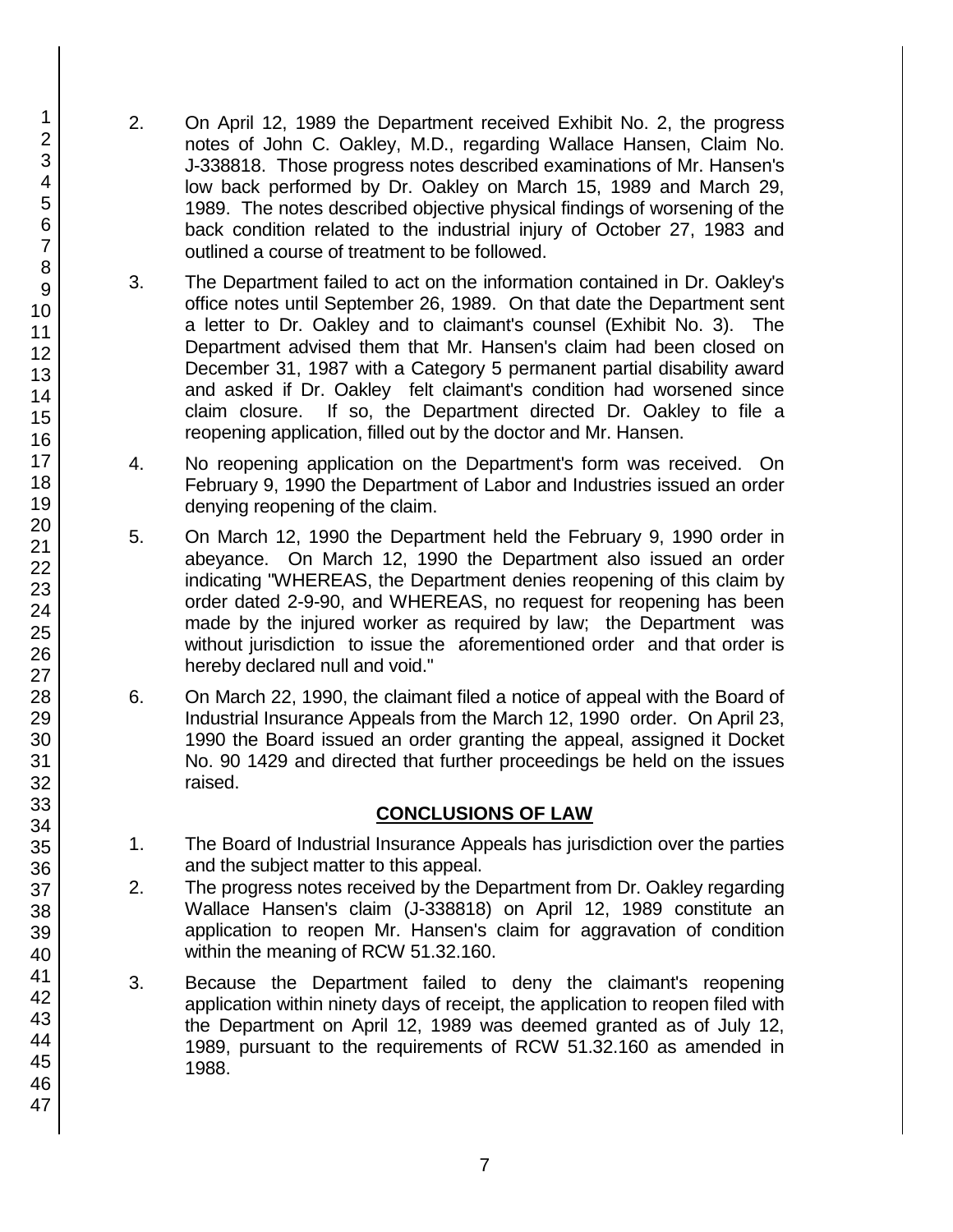4. The order of the Department of Labor and Industries issued on March 12, 1990 which declared the February 9, 1990 Department order null and void and declined to issue an order regarding reopening until a request to reopen was made "as required by law", is incorrect and is reversed and this matter is remanded to the Department to issue an order reopening the claim for aggravation of condition effective sixty days prior to April 12, 1989, and to provide benefits as indicated by the facts and allowed by law.

It is so ORDERED.

Dated this 10th day of June, 1991.

### BOARD OF INDUSTRIAL INSURANCE APPEALS

/s/  $\,$ SARA T. HARMON Chairperson

/s/\_\_\_\_\_\_\_\_\_\_\_\_\_\_\_\_\_\_\_\_\_\_\_\_\_\_\_\_\_\_\_\_\_\_\_\_\_

FRANK E. FENNERTY, JR. Member

/s/\_\_\_\_\_\_\_\_\_\_\_\_\_\_\_\_\_\_\_\_\_\_\_\_\_\_\_\_\_\_\_\_\_\_\_\_\_

PHILLIP T. BORK Member

### **SPECIAL CONCURRING STATEMENT**

I have joined in the foregoing Decision and Order, because I concur entirely with the discussion and resolution of the issue involved, and also concur with all Findings of Fact and Conclusions of Law.

However, I feel it is appropriate to comment, not only on the Department's unexplained five-month delay in responding to Dr. Oakley's written progress notes and its further delay in issuing a determinative order, but also on the apparent inactions of Mr. Hansen's counsel and Dr. Oakley, who played a role in delaying the determination of responsibility for the medical benefits which Mr. Hansen needed in the spring of 1989. In September 1989, the Department notified the doctor and claimant's counsel that it had reviewed the doctor's office notes, and requested further information; specifically, that the doctor and the claimant fill out and file an aggravation application form if claimant's condition had worsened. Quite apparently, neither counsel nor the doctor responded to this request, and more than four additional months of inaction went by.

RCW 51.36.060 and 51.48.060 place a duty on physicians to make reports as requested upon the condition or treatment of workers, and to file prompt reports and to render necessary assistance to